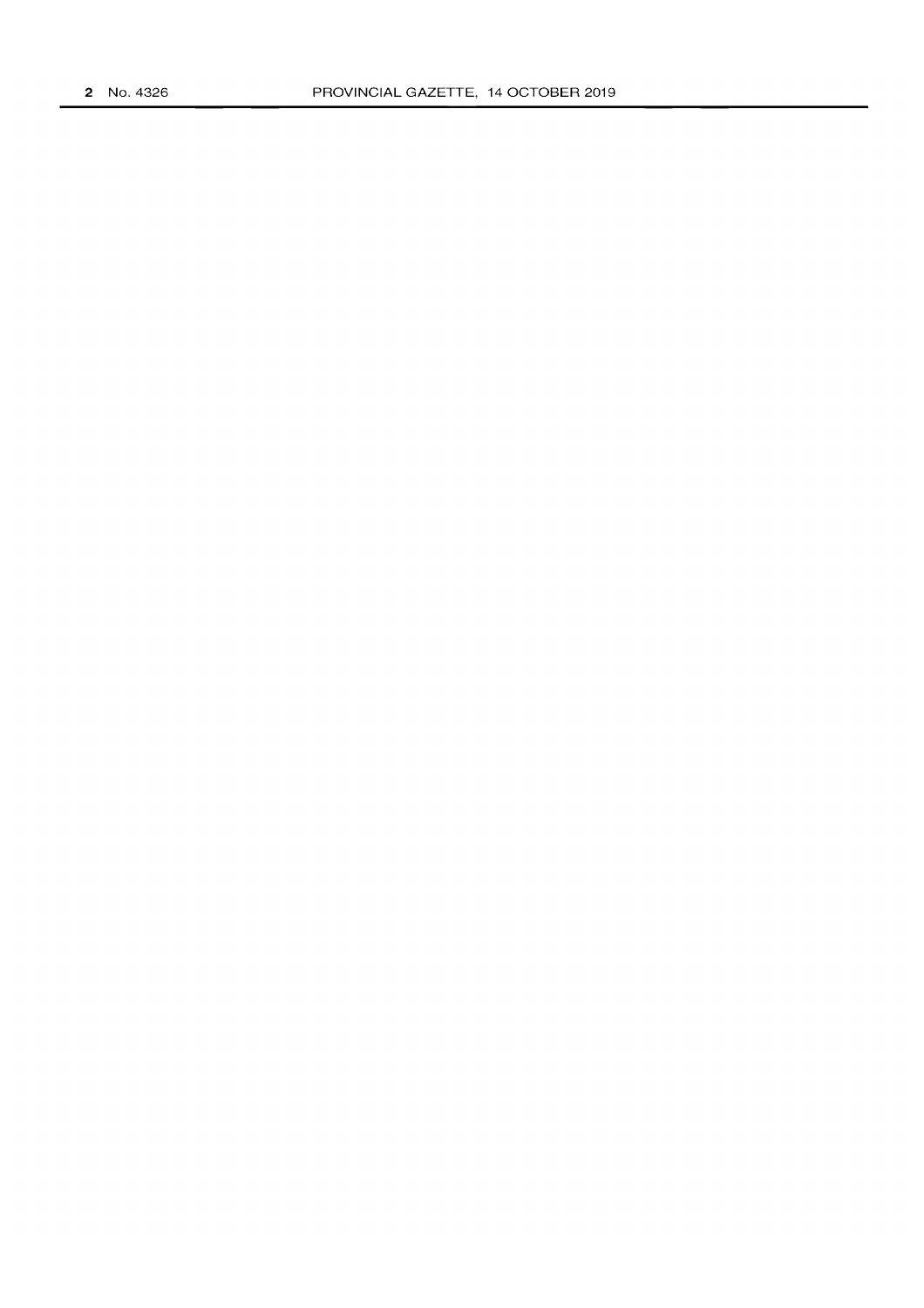# **CONTENTS**

|            |                                                                                                                                                                                            | Gazette<br>No. | Page<br>$N_{\Omega}$ |
|------------|--------------------------------------------------------------------------------------------------------------------------------------------------------------------------------------------|----------------|----------------------|
|            | <b>PROVINCIAL NOTICES • PROVINSIALE KENNISGEWINGS</b>                                                                                                                                      |                |                      |
| 289<br>290 | Spatial Planning and Land Use Management Act (16/2013): Erf 6628, East London<br>Local Government: Municipal Systems Act (32/2000): Publication of a consolidated report on performance of | 4326           | 12                   |
| 291        | Spatial Planning and Land Use Management Act (16/2013): Erf 226, Blue Horizon Bay, Uitenhage, Eastern                                                                                      | 4326           | 13                   |
|            |                                                                                                                                                                                            | 4326           | 24                   |
|            | LOCAL AUTHORITY NOTICES • PLAASLIKE OWERHEIDS KENNISGEWINGS                                                                                                                                |                |                      |
| 242        |                                                                                                                                                                                            | 4326           | 24                   |
| 243        |                                                                                                                                                                                            | 4326           | 24                   |
| 244        |                                                                                                                                                                                            | 4326           | 25                   |
| 245        | Spatial Planning and Land Use Management Act, 2013 (Act 16 of 2013): Erf 1360, Newton Park                                                                                                 | 4326           | 25                   |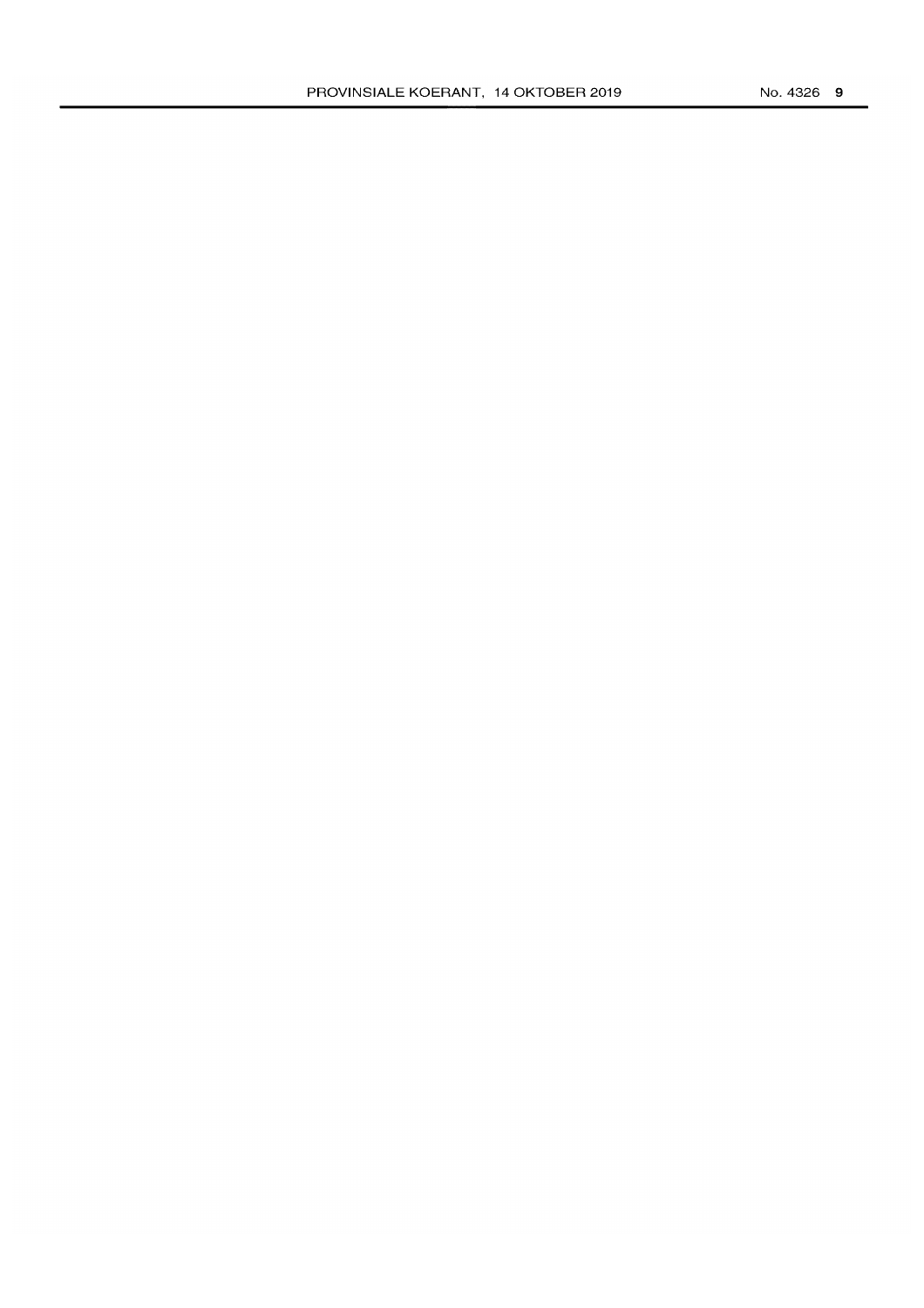$\Box$ 

 $\overline{\phantom{a}}$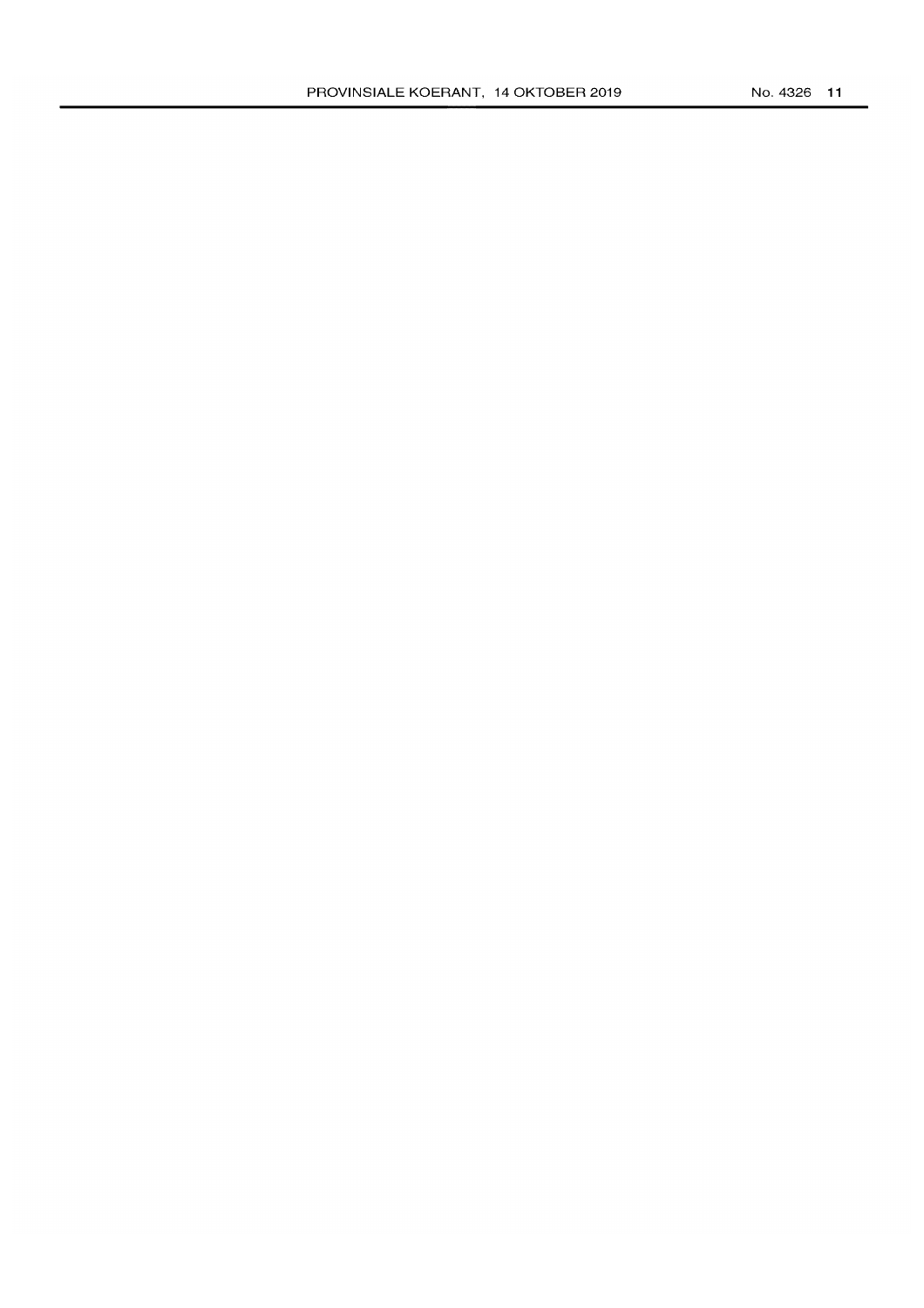# **PROVINCIAL NOTICES • PROVINSIALE KENNISGEWINGS**

# **PROVINCIAL NOTICE 289 OF 2019**

## **BUFFALO CITY METROPOLITAN MUNICIPALITY (EASTERN CAPE)**

Removal of restrictions in terms of the Spatial Planning and Land Use Management Act No. 16 of 2013:

#### **ERF 6628, EAST LONDON**

In terms of Section 47(1) of the Spatial Planning and Land Use Management Act No. 16 of 2013, read with Section 59 of the Buffalo City Metropolitan Municipal Spatial Planning and Land Use Management Bylaw of 2016, approval has been granted for the removal of restrictive title conditions 3.A. (a), (b), (c), (d), B (e) and 4(c) found in Deed of Transfer No. T2951/1 991, pertaining to Erf 6628 East London.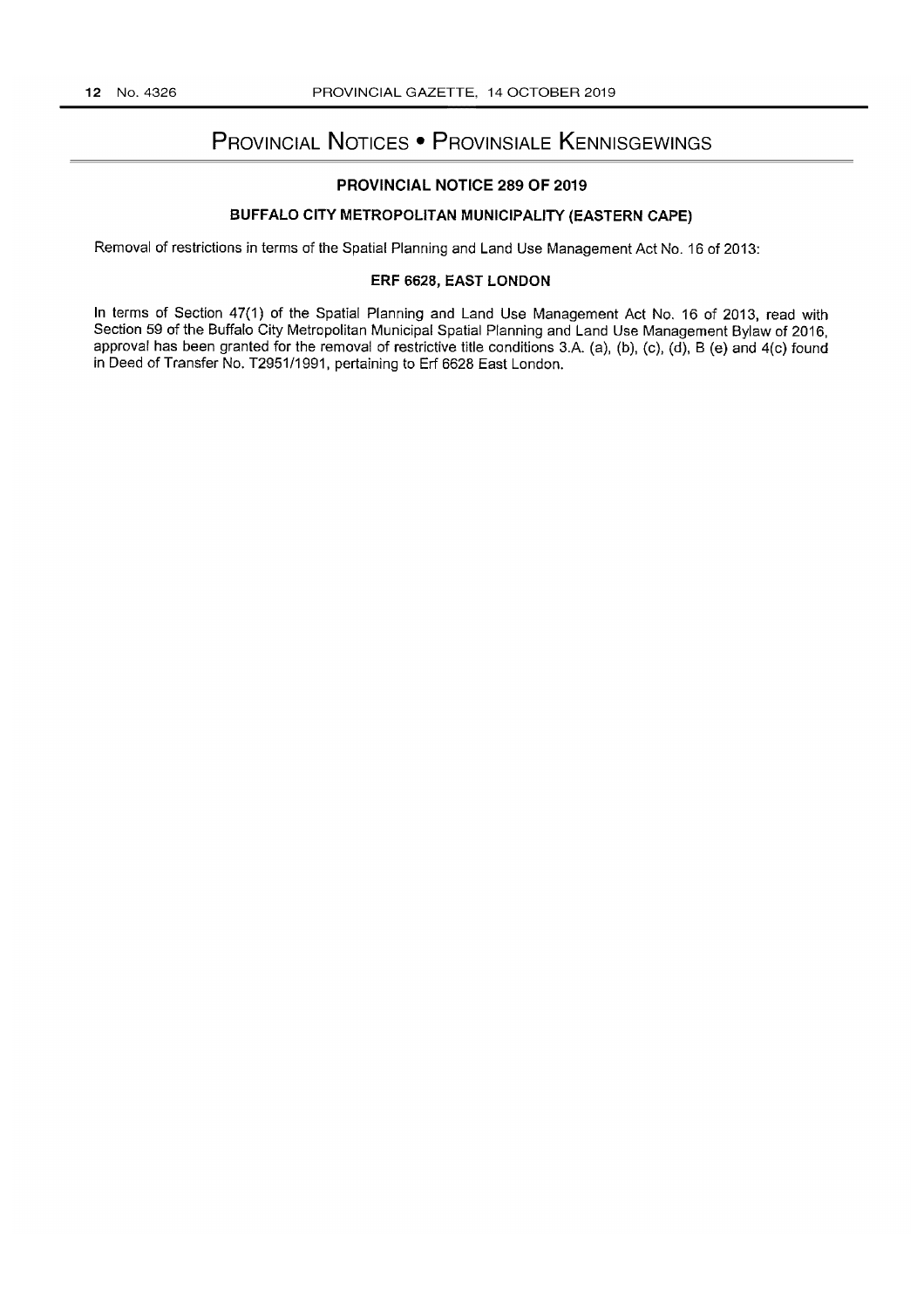# **PROVINCIAL NOTICE** 290 **OF** 2019



Office of the Niember of the Executive Council Tyamzashe Building | Civic Square | Brisho | 5605 Praag X0035 | Civic Square | Bhisho | 5605 Tel: +27 (0)40 609 5789 (Fax: +27 (0)40 639 2135

#### PROVINCE OF THE EASTERN CAPE

#### Department of Cooperative Governance & Traditional Affairs

Provincial Notice Issued in Terms of Section 47 of the Local Government: Municipal Systems Acl, 2000 (Act No. 32 of 2000)

# PUBLICATION OF A CONSOLIDATED REPORT ON PERFORMANCE OF MUNICIPALITIES IN THE PROVINCE FOR 2017/18 FINANCIAL YEAR

I. Xolile Ngatha, in my capacity as a Member of the Executive Council responsible for Cooperative Governance and Traditional Affairs in the Province of the Eastern Cape, under the powers vested in me in terms of Section 47 (2) (c) of the Local Government: Municipal Systems Act, 2000 (Act No, 32 of 2000), hereby call for the report (summary) to be published in Provincial Gazette and set  $30<sup>th</sup>$ September 2019 as a date for the report to be published. A full report is available in the departmental website ovwo ccogta govza).

 $L_{\cup}$  -  $L_{\cup}$ 

XOLILE NQATIIA MEMBER OF THE EXECUTIVE COUNCIL COOPERATIVE GOVERNANCE & TRADITIONAL AFFAIRS DATE:  $2009/18$ 

SERVING OUR COMMUNITIES BETTER

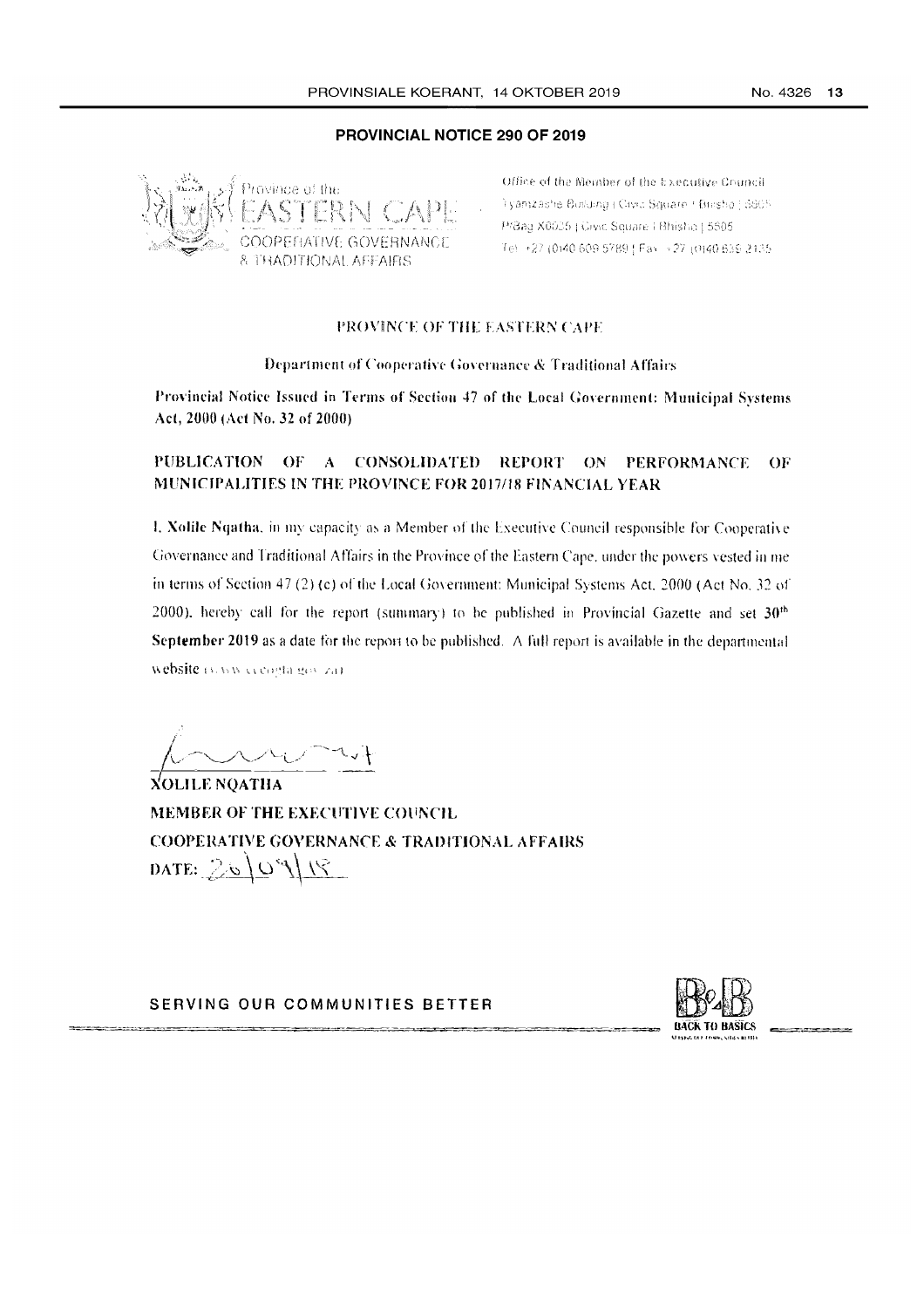# Consolidated **Municipal Annual Performance Report**  (Sec **47) in respect of 201.7/1.8 Financial Year**

 $\lambda$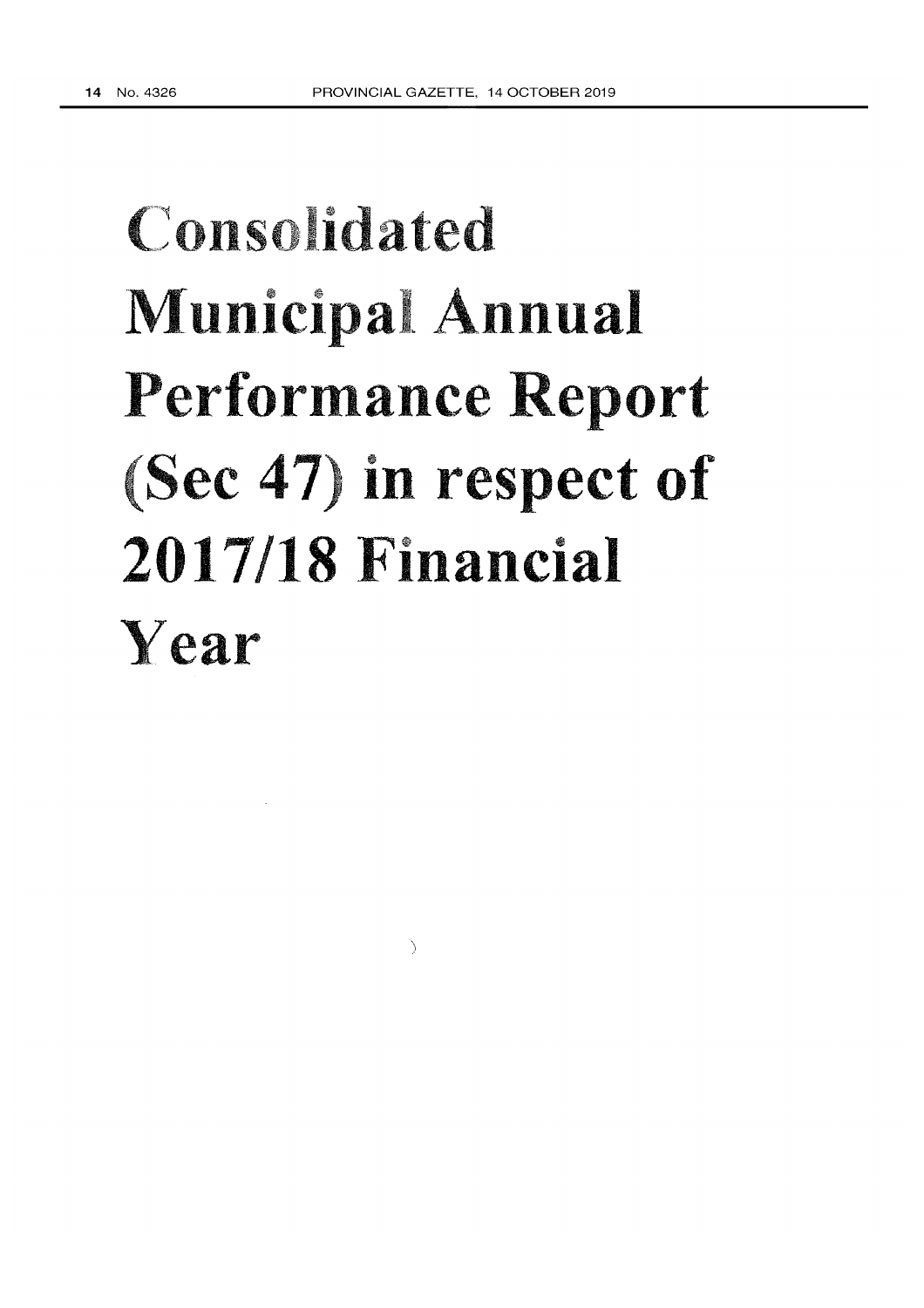| PAGE<br>4-5<br>MEC for Cooperative Governance and Traditional Affairs |                                                                                                      |           |  |  |  |
|-----------------------------------------------------------------------|------------------------------------------------------------------------------------------------------|-----------|--|--|--|
| Message from Head of Department<br>$6-9$<br>Ms G. Gumbi-Masilela      |                                                                                                      |           |  |  |  |
| 1.                                                                    | CHAPTER 1: INTRODUCTION AND BACKGROUND                                                               |           |  |  |  |
| 1.1                                                                   |                                                                                                      |           |  |  |  |
| 1.2                                                                   | Methodology followed in compiling the report                                                         | $11 - 13$ |  |  |  |
| 2.                                                                    | MUNICIPAL PERFORMANCE PER KEY PERFORMANCE AREA                                                       |           |  |  |  |
| 2.1                                                                   | KPA 1: Municipal Transformation and Organisational Development. 13                                   |           |  |  |  |
| 2.1.1                                                                 |                                                                                                      | $13 - 14$ |  |  |  |
| 2.1.2                                                                 |                                                                                                      | 14        |  |  |  |
| 2.1.2.1                                                               | Vacancy rate in respect of approved posts                                                            | $14 - 16$ |  |  |  |
| 2.1.2.2                                                               | Filling of Section 54 and 56 Managers' posts                                                         | $16 - 18$ |  |  |  |
| 2.1.2.3                                                               |                                                                                                      | $18 - 21$ |  |  |  |
| 2.1.2.4                                                               | Performance Management Systems (PMS)                                                                 | $21 - 23$ |  |  |  |
| 2.1.3                                                                 | Overall Performance Achievement                                                                      | 23-24     |  |  |  |
| 2.1.4                                                                 |                                                                                                      | 24        |  |  |  |
| 2.1.5                                                                 |                                                                                                      | $24 - 25$ |  |  |  |
| 2.1.6                                                                 |                                                                                                      | 25-26     |  |  |  |
| 2.2                                                                   |                                                                                                      | 26        |  |  |  |
| 2.2.1                                                                 |                                                                                                      | $26 - 27$ |  |  |  |
| 2.2.2                                                                 |                                                                                                      | 27        |  |  |  |
| 2.2.2.1                                                               |                                                                                                      | 28-29     |  |  |  |
| 2.2.2.2                                                               | Access to Free Basic Water $\dots \dots \dots \dots \dots \dots \dots \dots \dots \dots \dots$       | $29 - 30$ |  |  |  |
| 2.2.2.3                                                               | Access to Sanitation $\dots \dots \dots \dots \dots \dots \dots \dots \dots \dots \dots \dots \dots$ | $30 - 31$ |  |  |  |
| 2, 2, 2, 4                                                            |                                                                                                      | $31 - 32$ |  |  |  |
| 2.2.2.5                                                               |                                                                                                      |           |  |  |  |
| 2.2.2.6                                                               |                                                                                                      | $33 - 33$ |  |  |  |
|                                                                       |                                                                                                      | $33 - 34$ |  |  |  |
| 2227                                                                  |                                                                                                      | $34 - 35$ |  |  |  |
| 2.2.2.8                                                               | Access to Roads manumum manumum manumum men                                                          | $35 - 36$ |  |  |  |
| 2.2.2.9                                                               |                                                                                                      | $36 - 37$ |  |  |  |
| 2.2.3                                                                 | Overall Performance Achievement                                                                      | $37 - 38$ |  |  |  |
| 2.2.4                                                                 |                                                                                                      | 39        |  |  |  |
| 2.2.5                                                                 |                                                                                                      | 39        |  |  |  |
| 2.2.6                                                                 |                                                                                                      | 39        |  |  |  |
| $2.3\phantom{0}$                                                      | KPA 3: Local Economic Development                                                                    | 39        |  |  |  |
| 2,3.1                                                                 |                                                                                                      | 39-40     |  |  |  |
| 2.3.2                                                                 |                                                                                                      | $40 - 41$ |  |  |  |
| 2.3.2.1                                                               | Capacity for implementing LED in municipalities through LED Unit  41-44                              |           |  |  |  |
| 2.3.2.2                                                               | Existence of credible LED Strategies/Plans in municipalities  44-47                                  |           |  |  |  |
| 2.32.3                                                                | Number of employment opportunities created through EPWP & CWP47-50                                   |           |  |  |  |
| 2.3.3                                                                 |                                                                                                      |           |  |  |  |
| 2.3.4                                                                 |                                                                                                      |           |  |  |  |
| 2.3.5                                                                 |                                                                                                      | 51        |  |  |  |
| 2.3.6                                                                 |                                                                                                      |           |  |  |  |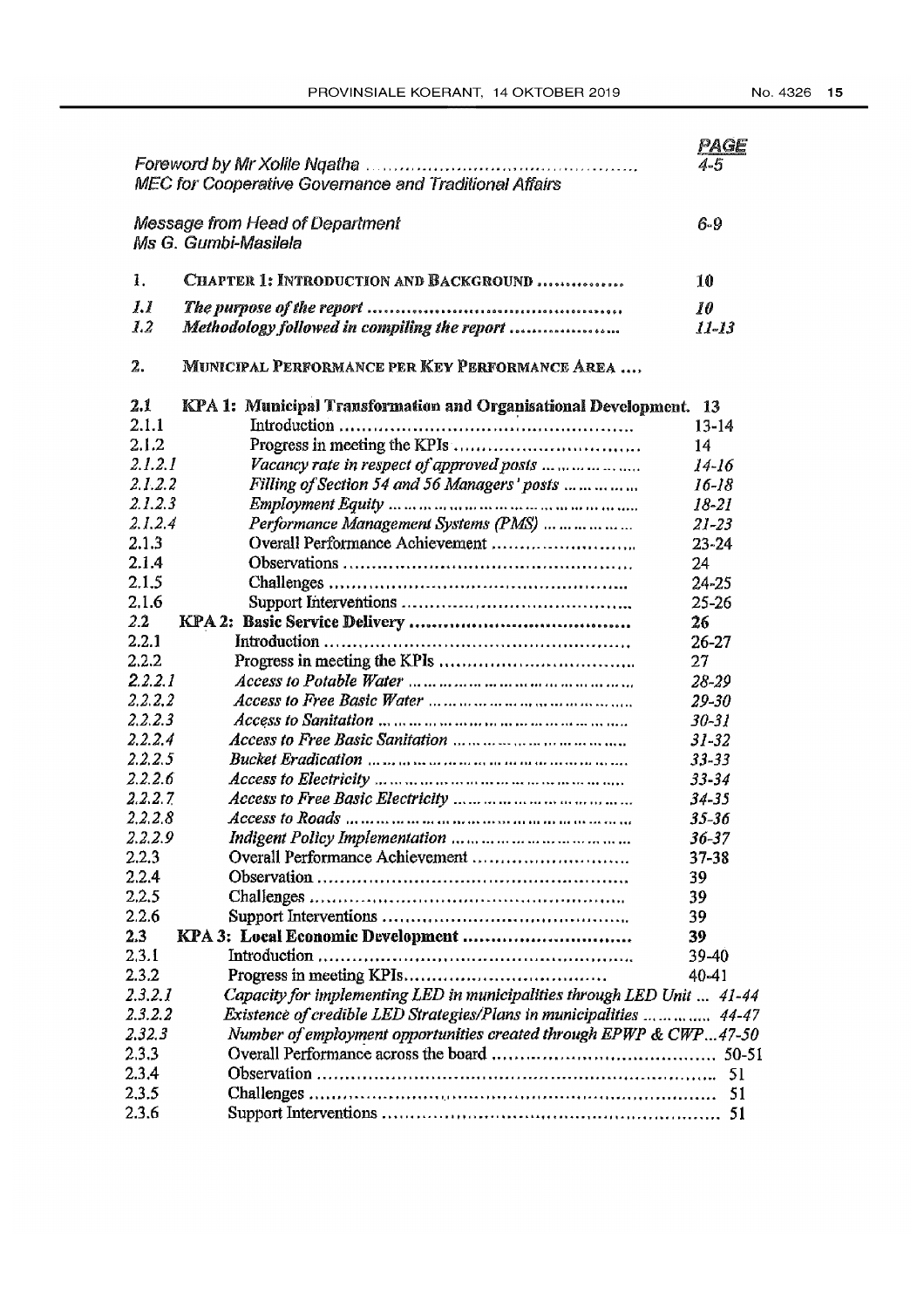| 2.4      | KPA 4: Municipal Financial Viability and Management  52              |           |
|----------|----------------------------------------------------------------------|-----------|
| 2.4.1    |                                                                      | 52        |
| 2.4.2    |                                                                      |           |
| 2.4.2.1  |                                                                      |           |
| 2.4.2.2  | Submission of Annual Financial Statements         56-57              |           |
| 2.4.2.3  |                                                                      |           |
| 2.4.2.4  |                                                                      |           |
| 2,4.2.5  | Total amount of actual Trade Creditors of total actual revenue 60-61 |           |
| 2.4, 2.6 | Total municipal own revenue as a percentage of actual budget         | $61 - 63$ |
| 2.4.2.7  |                                                                      | 63-64     |
| 2.4.2.8  |                                                                      | 64-65     |
| 2.4.2.9  |                                                                      | 66-67     |
| 2.4.3    |                                                                      | 68        |
| 2.4.4    |                                                                      | 69        |
| 2.4.5    |                                                                      | 69        |
| 2.4.6    |                                                                      | 69        |
|          |                                                                      |           |
| 2.5      | KPA 5: Good Governance and Public Participation                      | 70        |
| 2.5.1    |                                                                      | 70        |
| 2.5.2    |                                                                      | 70-71     |
| 2.5.2.1  | Establishment of effective ward committees                           | $71 - 73$ |
| 2.5.2.2  |                                                                      | $73 - 75$ |
| 2.5.2.3  |                                                                      | $75 - 77$ |
| 2.5.2.4  |                                                                      | 77-79     |
| 2.5.2.5  | Functionality of DMAFOs and Technical DMAFOs                         | 79-80     |
| 2.5.2.6  | Existence of a communication strategy                                | $81 - 82$ |
| 2.5.2.7  |                                                                      | 82-83     |
| 2.5.2.8  |                                                                      | 83-86     |
| 2.5.3    | Overall Performance Achievement                                      | 86-87     |
| 2.5.4    |                                                                      | 87        |
| 2.5.5    |                                                                      | 87-88     |
|          |                                                                      |           |
|          |                                                                      |           |
| 2.6      | <b>CROSS CUTTING ISSUE: DISASTER &amp; FIRE SERVICES </b>            | 88-89     |
| 2.6.1    |                                                                      | 89        |
| 2.6.2    |                                                                      | 89        |
| 2.6.3    |                                                                      | 89-90     |
|          |                                                                      |           |
|          |                                                                      |           |

**3. CONCLUSION •••.• , .............. " ....... II •••••• Plt ..... a-iII ..................... IIO •••••• ".......... 90**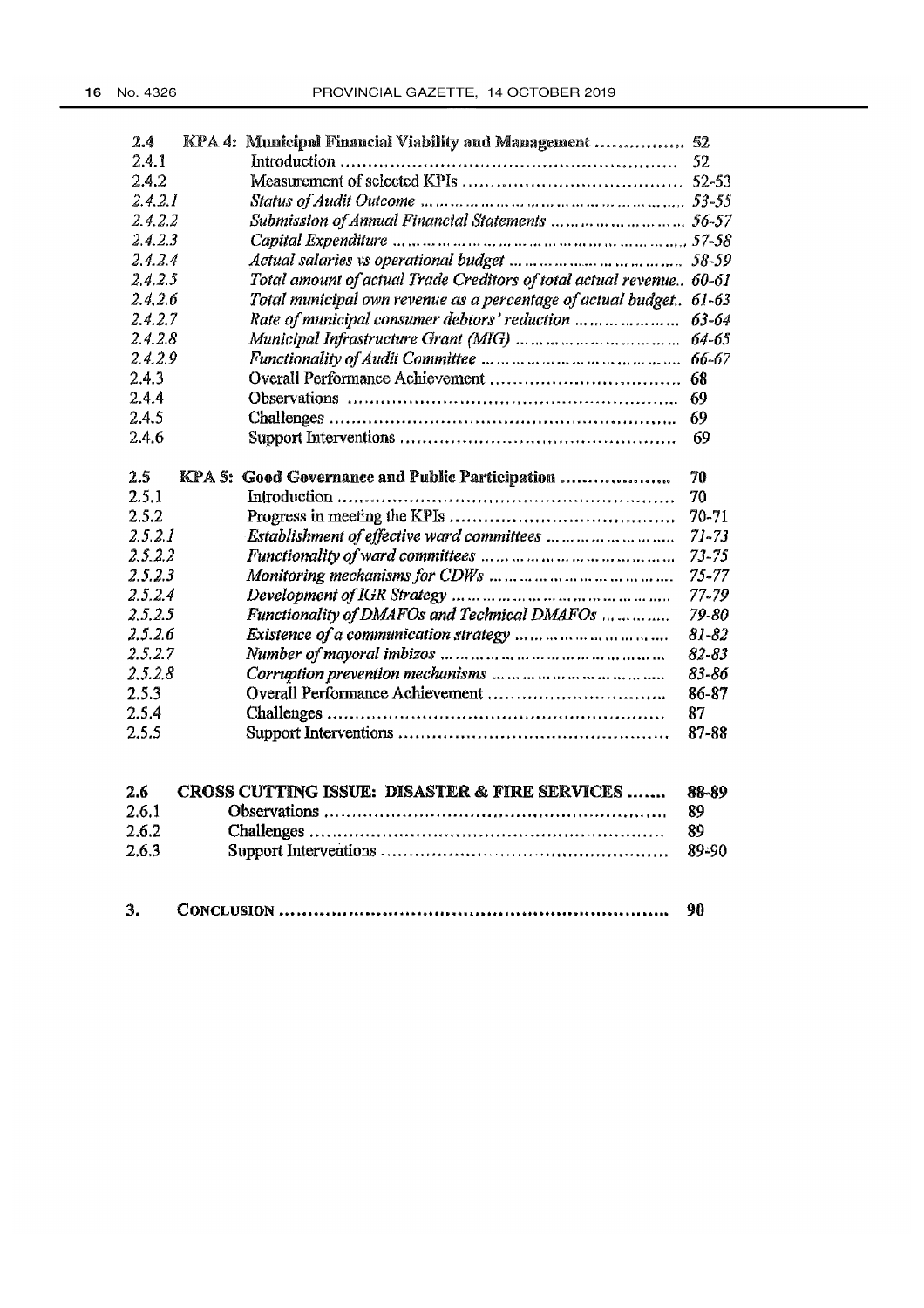# LIST Of ACRONYMS

| afs              | Annual Financial Statement                                   |
|------------------|--------------------------------------------------------------|
| AG               | <b>Auditor General</b>                                       |
| BEP              | <b>Bucket Eradication Programme</b>                          |
| CDW <sub>5</sub> | <b>Community Development Workers</b>                         |
| <b>CFO</b>       | <b>Chief Financial Officer</b>                               |
| <b>CMIP</b>      | <b>Consolidated Municipal Infrastructure Programme</b>       |
| <b>DDG</b>       | Deputy Director General                                      |
| <b>DEDEA</b>     | Department of Economic Development and Environmental Affairs |
| <b>DCOGTA</b>    | Department of Cooperative Governance and Traditional Affairs |
| <b>DMPF</b>      | <b>Disaster Management Policy Framework</b>                  |
| DM               | <b>District Municipality</b>                                 |
| <b>EPWP</b>      | <b>Extended Public Works Programme</b>                       |
| ES               | <b>Equitable Share</b>                                       |
| <b>FBE</b>       | Free Basic Electricity                                       |
| <b>FBS</b>       | <b>Free Basic Services</b>                                   |
| FBW              | Free Basic Water                                             |
| GM               | General Manager                                              |
| H <sub>H</sub>   | Household                                                    |
| <b>ICT</b>       | Information and Communication Technology                     |
| $\mathbf{DP}$    | Integrated Development Plan                                  |
| <b>IGR</b>       | <b>Inter-Governmental Relations</b>                          |
| <b>IHH</b>       | Indigent House Hold                                          |
| <b>ISRDP</b>     | Integrated Sustainable Rural Development Programme           |
| <b>KPA</b>       | Key Performance Area                                         |
| KPI              | Key Performance Indicator                                    |
| <b>LED</b>       | Local Economic Development                                   |
| LM               | Local Municipality                                           |
| <b>MEC</b>       | Member of Executive Council                                  |
| <b>MFMA</b>      | Municipal Financial Management Act                           |
| <b>MIG</b>       | Municipal Infrastructure Grants                              |
| МM               | Municipal Manager                                            |
| <b>MSA</b>       | Local Government: Municipal Systems Act                      |
| MSIF             | Municipal Support & Intervention Framework                   |
| <b>MSIG</b>      | Municipal Support and Infrastructure Grants                  |
| <b>NMBMM</b>     | Nelson Mandela Bay Metropolitan Municipality                 |
| NSDP             | National Spatial Development Perspective                     |
| <b>OTP</b>       | Office of the Premier                                        |
| PGDS             | Provincial Growth and Development Strategy                   |
| <b>PMS</b>       | Performance Management System                                |
| QS               | <b>Quality Assurance</b>                                     |
| SDBIP            | Service Delivery and Budget Implementation Plan              |
| <b>SDF</b>       | Spatial Development Framework                                |
| ${\bf HoD}$      | <b>Head of Department</b>                                    |
| SIU              | Special Investigation Unit                                   |
| URP              | Urban Renewal Program                                        |
| WSA              | Water Service Authority                                      |
| <b>SYLGSA</b>    | 5 Year Local Government Strategic Agenda                     |
| MPAC             | Municipal Public Accounts Committee                          |
|                  |                                                              |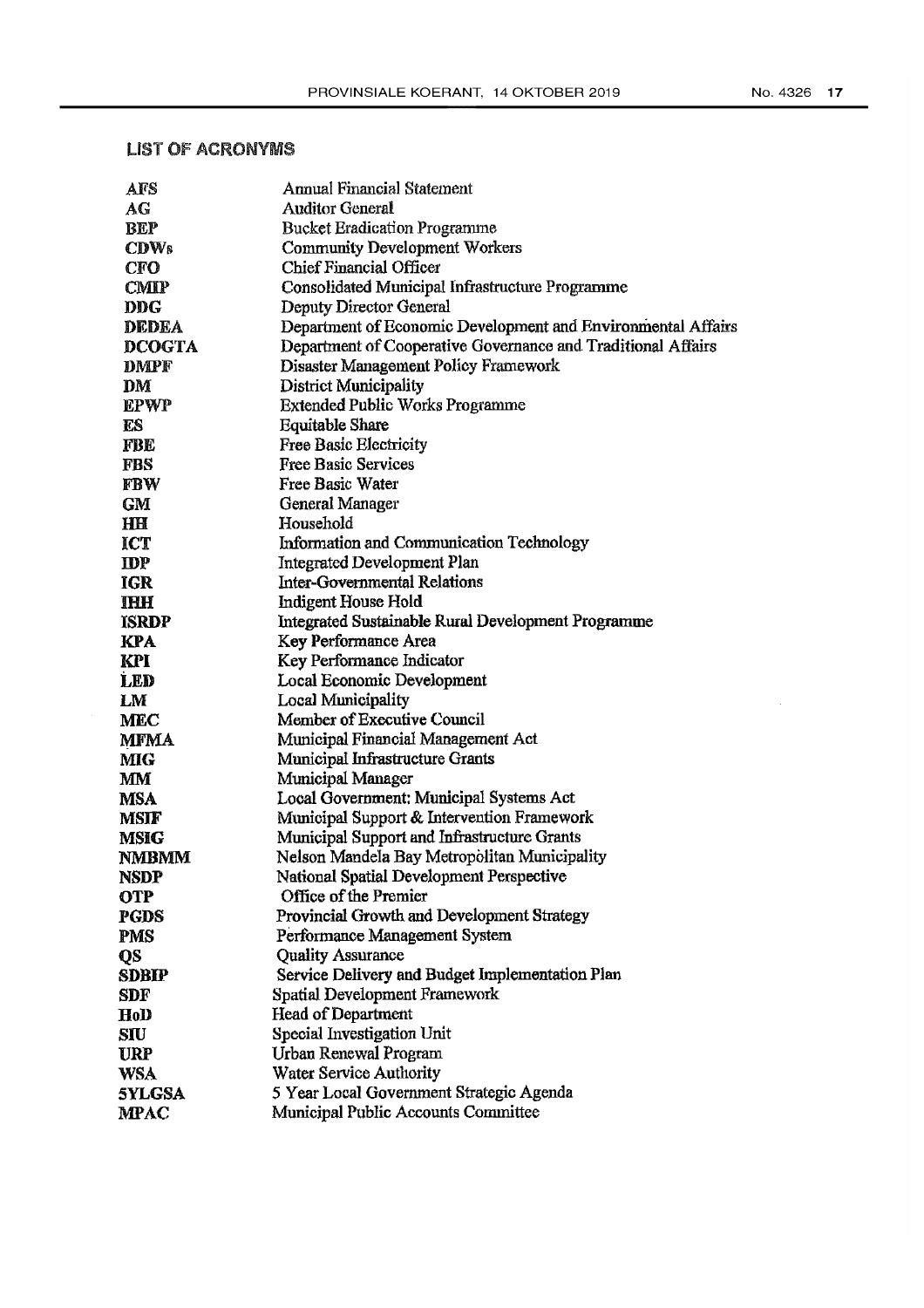# FOREWORD BY MEC FOR COOPERATIVE GOVERNANCE AND TRADITIONAL AFFAIRS IN THE PROVINCE OF THE EASTERN CAPE, HONOURABLE XOLILE **NOATHA**

The time has come for us in the Province of the Eastern Cape to take stock and reflect on how our municipalities have performed in pursuit of the objectives and milestones that they have set as they continue to make an impact on the lives of the poorest of the poor within their areas of jurisdiction. It is my legislated responsibility to annually report on perl'omiance of municipalities. This report has been compiled in accordance with the provisions of s.47 of the Local Government: Municipal Systems Act (Act No. 32 of 2000).

This is a performance report of municipalities in the province in respect of the 2017/2018 Financial Year. It is a consolidated report that is, to a large extent, based on the performance reports prepared by individual municipalities in tenus of 8.46 of the Local Government: Municipal Systems Act and submitted to the department. The report further attempts to measure the progress made by local government in the province in the year under review.

I am hereby presenting the Annual Performance Report in respect of thirty- eight (38) out of thirty-nine (39) municipalities in the Eastern Cape that have submitted performance reports in respect of the 2017/2018 Financial Year. Enoch Mgijima local municipality is the only municipality that did not submit its annual report for the year under review.

This report indicates areas of strength, weakness, regression and underperformance by municipalities. Of all the Key Performance Areas, Service delivery is a core mandate of a municipality but the performance in this area is very disappointing, not a single municipality that has performed above 60% despite all efforts of support by national and provincial departments-. *This* area requires an urgent intervention politically and administratively,

Furthermore, although all municipalities continue to compile and submit their annual reports as per legislative mandate. much still needs to be done to improve the quality of performance information contained in these reports. Although the officials of my department have worked tirelessly to assist municipalities to improve on the quality of their reports there are a number of municipalities who still submit poor quality reports. This unfortunate state of affair is attributed to poor performance evident in these reports.

In conclusion, I commit that the Department of Cooperative Governance and Traditional Affairs will leave no stone unturned in improving the performance of municipalities in the province to ensure that all inhabitants of the province receive the level and quality of services to which they are entitled. The department will further continue to assist municipalities to put systems in place which will enable them to improve their performance.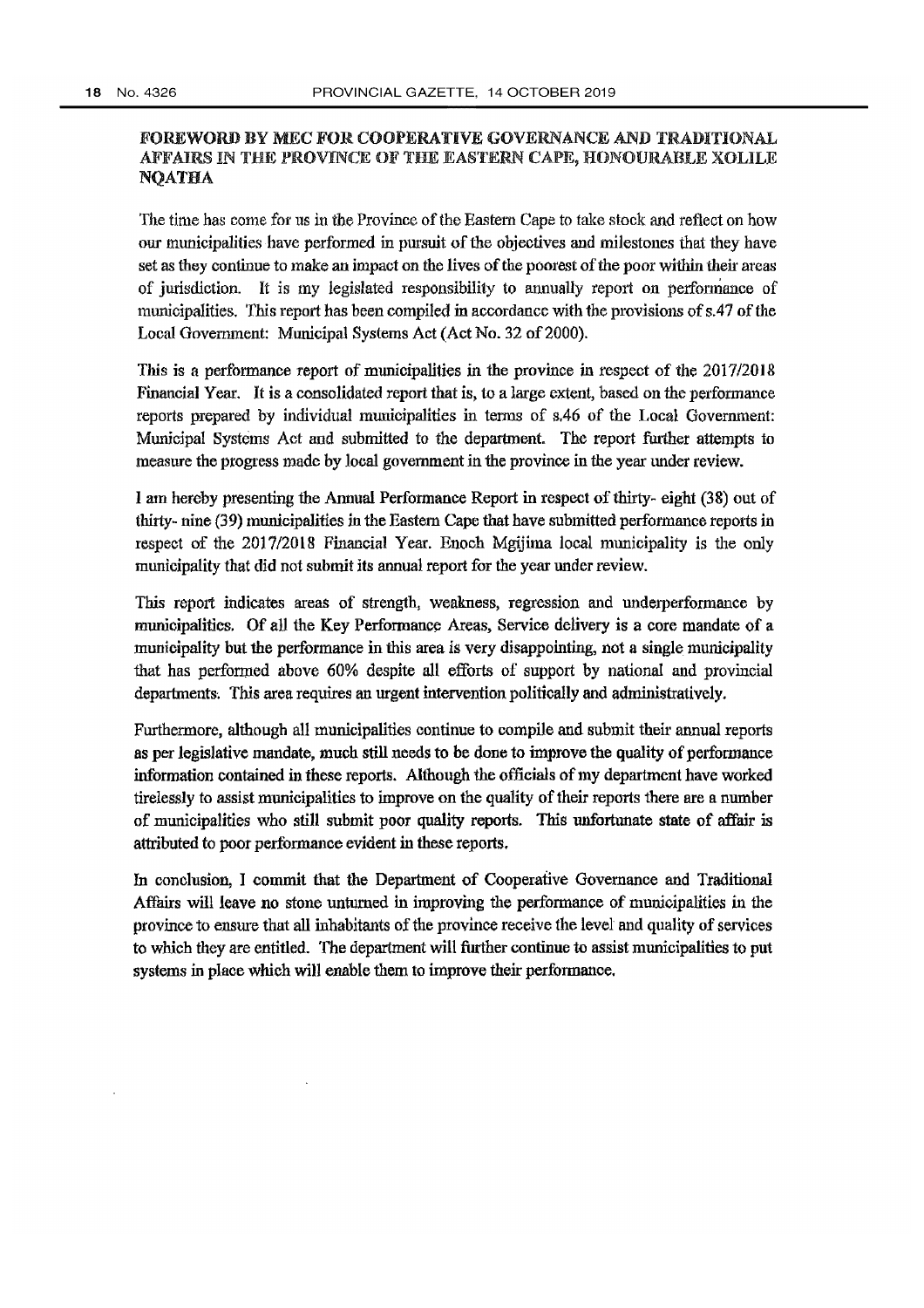I also wish 10 thank all municipalities that have complied with the legislation in tenns of submission of annual reports and further thank all departmental officials who made it possible to come up with a consolidated report

 ${\mathbb W}$  /  $\sim$ 

 $\overline{\text{N}}$ R XOLILE NQATHA MEC: COOPERATIVE GOVERNANCE AND TRADITIONAL AFFAIRSD

DATE:  $\mathbb{Q}|\mathcal{D}|$  x  $\gamma$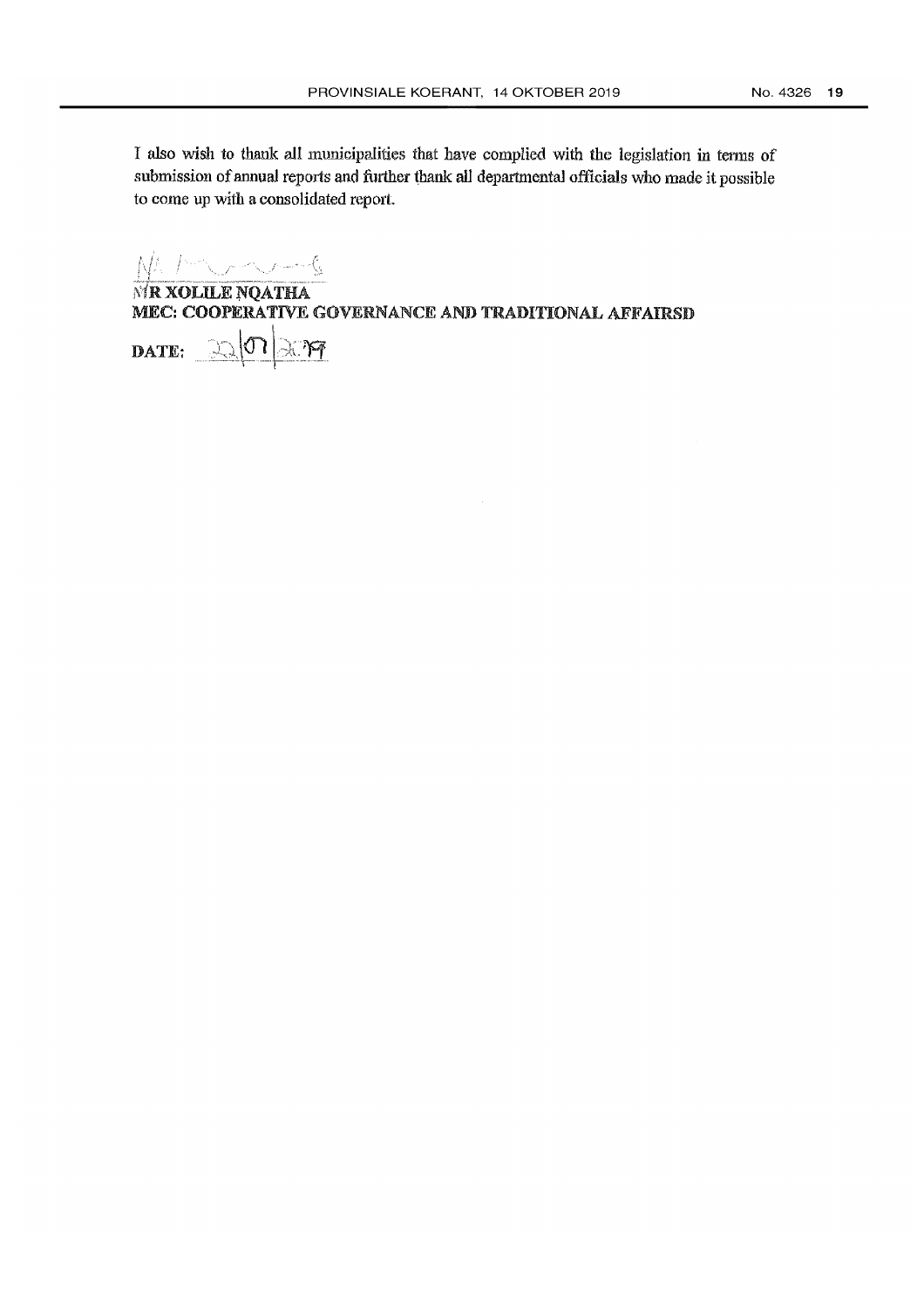# MESSAGE AND OVERVIEW OF PERFORMANCE FROM THE HEAD OF DEPARTMENT (HOD) OF COOPERATIVE GOVERNANCE AND TRADITIONAL AFFAIRS, MS GABISILE GUMBI-MASILELA

The national government and provincial governments, by legislative and other measures, must support and strengthen the capacity of municipalities to manage their own affairs, to exercise their powers and to perform their functions.

Chapter 3 and 7 of the Constitution of the Republic of South Africa, promote co- operative government between 3 spheres of government and provide principles for effectiveness, transparent, accountable and coherent government for the Republic as a whole.

As the coordinating department for the provincial government, I present this report in compliance with the provisions of Section 47 of the Municipal Systems Act No 32 of 2000 as amended.

The National Development Plan (NDP) chapter on a Capable and Developmental State by 2030 focusses government towards a developmental state that is accountable, focused on citizen's priorities and capable of delivering high quality services consistently and sustainahly through cooperative governance and participatory democracy.

It is therefore important to understand where we are, where we could be and what needs to be done moving forward. Our goal is to improve the functionality of municipalities to better serve communities by getting the basics right

The Act provides that a municipality must prepare a performance report reflecting comparison of performance with targets set for and performance in the previous firumcial year and submit it to the MEC for Cooperative Governance and Traditional Affairs in the province. No progress has been made in delivering basic services like water, electricity. sanitation and refuse removal at a local level for the poor. Back to Basic approach was the guiding principle for government to monitor progress and review blockages in delivering services, based on the following pillars namely Putting People First, Good Governance, Financial Management, Service Delivery and Capacity Building.

There are 38 out of.39 municipalities that have submitted their annual report in terms of section 46 of the Local Government: Municipal Systems Act No 32 of 2000 as amended. Despite our delivery and achievements, our governance system is a cause for concern. It is clear that much needs to be done to support, educate and where needed, enforce implementation.

We have provided support to our municipalities in various areas including secondment of qualified and competent senior officials to respond to identified administrative weaknesses. In most instances these municipalities did not have Municipal Managers for various reasons ranging from suspensions, resignations or prolonged pending court cases.

The department has established District Support Centre's in order to support and monitor the implementation of municipal action plans.

The Executive Mayors/Mayors and Municipal Managers of all municipalities were requested through a circular to ensure that before they sign their annual reports and that all indicators are incorporated in the report thereby making them confident that the performance information provided is a true reflection of the institution.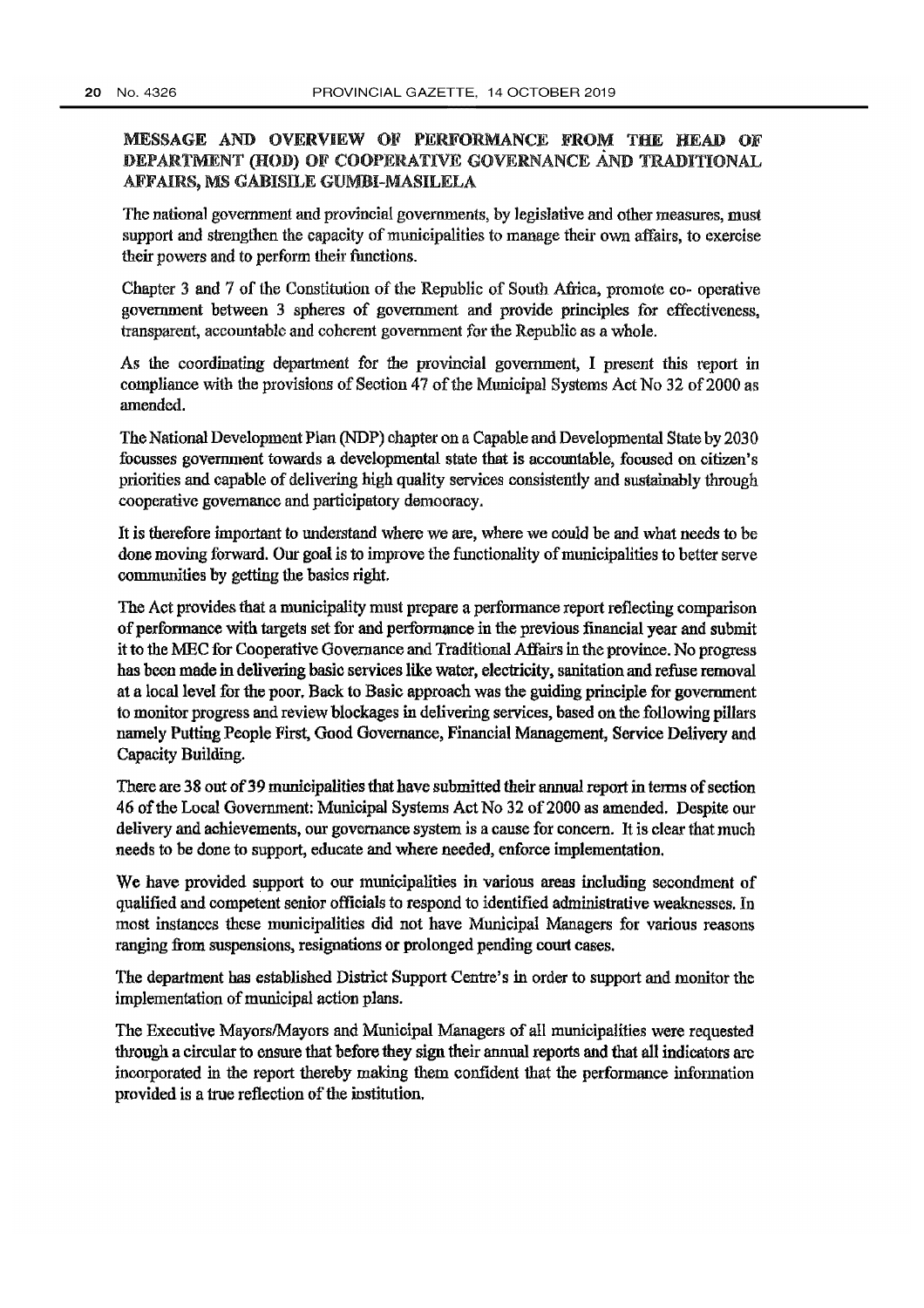Despite the above, the department noted that municipalities performed very low (especially on service delivery) due to under-reporting, not meeting set targets, non- provision of information about the state of their perfonnance and scanty information thus resulting in under perfonnance.

The Consolidated Municipal Annual Perfonnance Report has its overview presented per Key Performance Area as follows:

# KPA 1: Municipal Transformation and Organisational Development

Municipal Transformation and Organisational development is the foundation of a sound administration and preparedness of any institution to deliver on its mandate. Therefore, this KPA 1 is a key performance area that plays an integral part across all other KPAs. The report in respect of the 2017\18 Financial Year reflects a further decline in the overall perfonnance compared to the two previous years. The Joe Gqabi district is the best perfonning district and improved by 6% followed by NMMM with 47.92 % which is a decline from previous year.

The worst performing municipalities are Chris Hani DM that achieved 14% and OR Tambo district that had scored a mere 28%. The overall performance by municipality has dropped drastically because of under reporting and lack of oversight by municipalities, The observation drawn from the assessment is that municipalities are developing the annual report for compliance purpose with no information.

#### KPA 2: Basic Service Delivery

The results of the 2017/2018 assessment as presented in this report reflect an unpleasant situation. It has to be noted that municipalities are expected to perform certain functions which are aimed at enhancing service delivery by virtue of the powers and functions outlined in the Local Government: Municipal Structures Act no.117 of 1998 as amended. Furthermore, municipalities are required to use the public funds entrusted to them to respond to basic services.

A major concern is the unacceptable standard of performance in respect of KPA 2. Basic services delivery is the main reason for the existence of municipalities. Service delivery perfonnance is below 40% in all district municipalities. The majority of municipalities are still lagging behind in meeting their targets, others fail to provide the required information on key service delivery areas thus painting a distorted picture on the overall state of service delivery within the province. The picture below reflects on the overall perfonnance of Metros and district municipalities:

The highest perfonnmg municipality is Nelson Mandela Metropolitan which improved from 47% in the previous year, to 55% in the current year. This was followed by Sarah Baartman, at 28% from 12%. Alfred Nzo dropped from 35% to 28%. Amathole District came fourth, with an improvement from 15% to 23%. Joe Gqabi District followed; with no change in perfonnance, it remains at 21 %. Buffalo City dropped from second place in the previous year, at 47% to 9% in.the current year. The remaining two, Chris Bani District and OR Tambo also regressed. Chris Hani, from 13% to 7%, whilst OR Tambo District regressed from 13% t04%.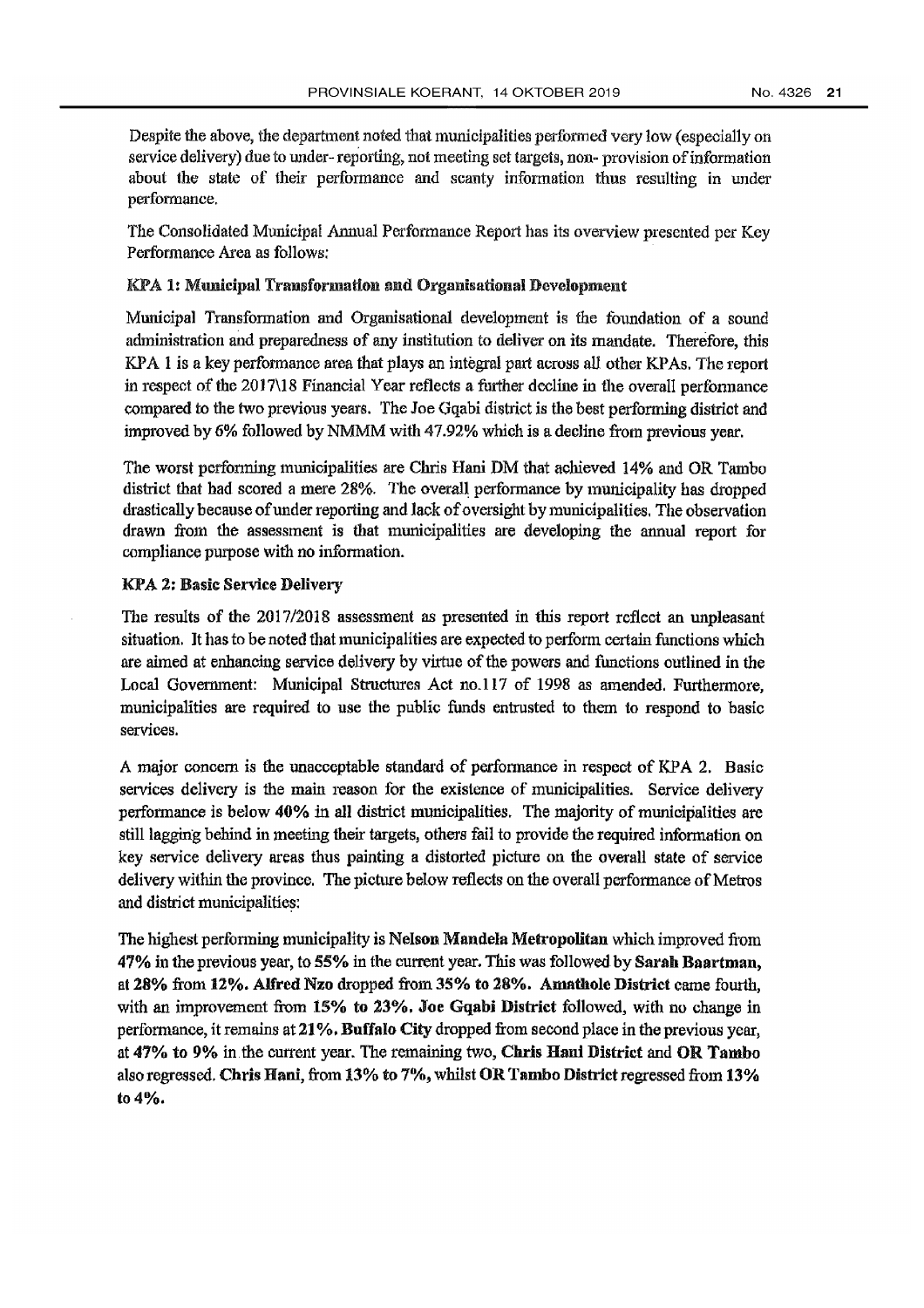In conclusion, the department therefore humbly requests municipal political leadership and management echelons to take the annual reporting processes seriously so as not to paint a distorted picture on the overall state of service delivery within tbe province. Therefore, Executive Mayorsl Mayors and Municipal Managers should ensure that the information provided in the reports is a true reflection of the municipal performance.

#### KPA 3: Local Economic Development.

The KPI recognizes the important role of LED to create jobs, alleviate poverty and improve quality of life. The LED in the province is geared towards tackling the province's triple problems of poverty, unemployment and ineqUality. Therefore, LED is delivered in the province tlrrough various mechanisms including partnerships, capacity building to distressed municipalities as well as facilitating the implementation of public employment progrannnes i.e. community works programmes (CWP) and expanded public works programme. The information is based on the 2017/18 financial year compared to the two previous financial years on how municipalities performed in relation to LED. The overall performance for the district and metros has declined as compared to the two previous financial years. The top performing metro was the Nelson Mandela Bay Metro with perfonnance of 67 .9% in the 2017118 financial year compared to 82.1 % in the previous financial year. The best perfonning district was the Alfred Nzo DM with perfonnance of 60.7% in the 2017/18 financial year compared to 57.1 % in the previous financial year, followed by Chris Hani DM with performance of 57.1% in the 2017/18 financial year as compared to 50.5% in the previous financial year. The worst performing districts were Amathole DM and Joe Gqabi DM with perfonnance of 46.4% each in the 2017/18 financial year compared to 77.0% and 46.4% respectively for the previous financial year.

#### KPA 4: Municipal Financial Management and Viability

The performance of municipalities in the year under review has decreased in most indicators across all districts and metros. Municipalities have shown poor perfonnance on the rate of consumer reduction. Most municipalities reported increase on their debtors and only four municipalities managed to decrease their consumer debtors in the province.

With regard to the indicator that measures the extent of municipal own revenue in the municipal actual budget all municipalities in the province are below the norm of95% collection rate. This is an indication that revenue collection requires urgent attention within all municipalities of the province.

All municipalities must by law have an audit committee. This committee is established in order to advise the municipal council in all matters relating to good governance. In the year under review the assessment has shown a slight decrease with 26 municipalities that have met the full requirements of having functional audit committees. These municipalities have managed to hold their scheduled meetings and attached their audit report to their annual reports. It is unfortunate that there are still municipalities that have failed to provide infonnation in this regard,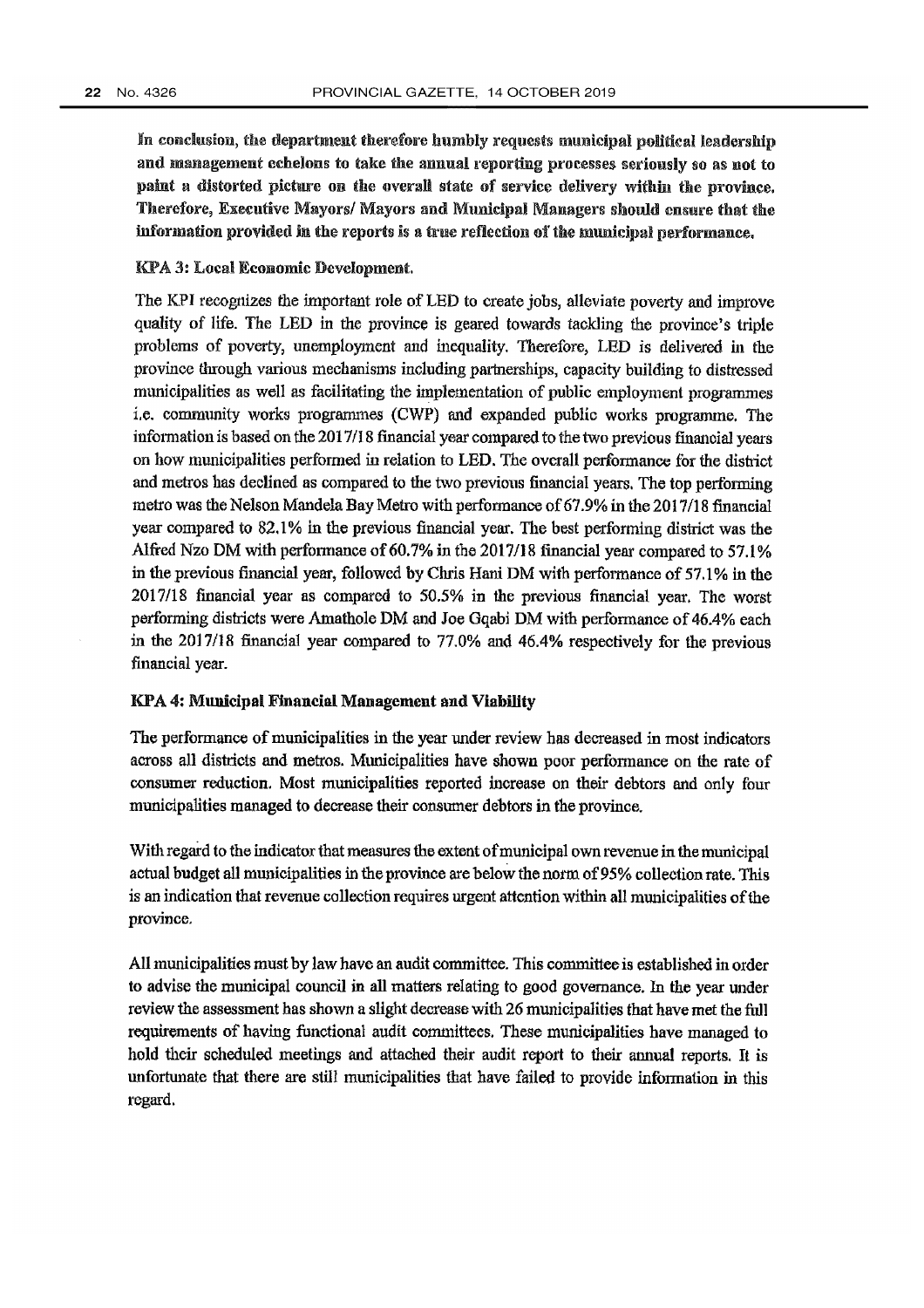The performance of municipalities in the year under review has significantly decreased with regard to audit outcomes. TIle number of municipalities with *unqualified audit opinums with no matters of emphasis (Clean)* remained at two (2) and the number of municipalities with *unqualified* audit opinions decreased from twenty-two (22) to nineteen (19). Seventeen (17) of those municipalities maintained their unqualified audit opinion and the remaining two progressed from qualified to unqualified with matters of emphasis audit opinion. In the year under review there are also two municipalities that obtained an adverse audit opinion; these municipalities submitted financial statements which contained material misstatements that are not confined to specific amounts, or the misstatements represent a substantial portion of the financial statements. Three (3) municipalities have obtained *discluimer* audit opinion.

All municipalities are required to spend 100% of their capital budget on an annual basis. This is the budget allocated for capital projects for service delivery. The analysis indicates that only fourteen (14) municipalities have spent 80% of their budget allocated for capital expenditure. Twenty -two (22) municipalities have spent less than 70% and two municipalities have not disclosed their information on capital expenditure.

## KPA 5: Good Governance and Public Participation

The results of the 2017/18 financial year assessment as presented in this report reflect an unpleasant situation as perfonnance has regressed with regard to Good Governance and Public Participation with the exception of Amathole District Municipality's highest average score of 50.45% compared to 50% in 2016117. This is followed by Alfred Nzo achieving an average score of 46.25% in 2017/18, a slight decline from 50% in 2016/17. Sarah Baartman has also 'shown a decline in perfonnance from 48.44% in 2016/17 to 41.02% in 2017/18. OR Tambo DM has an average score of  $40.63\%$  in 2017/18, Chris Hani DM declined from  $43.48\%$  in 2016/17 to 33.48% in 2017118. Joe Gqabi DM regressed from 44.38% in 2016117 to 25.78% in 2017118. Nelson Mandela Bay Metro has maintained a stable petformance in that it scored 37.50% in 2016/17 and Buffalo City Metro is the worst perfonning down from 50% in 2016117 to 31,25% in 2017/18.

 $\mathscr{C}$  .

DATE:  $|9|7|$ 

MS G. GUMBI-MASILELA HEAD OF DEPARTMENT COOPERATIVE GOVERNANCE & TRADITIONAL AFFAIRS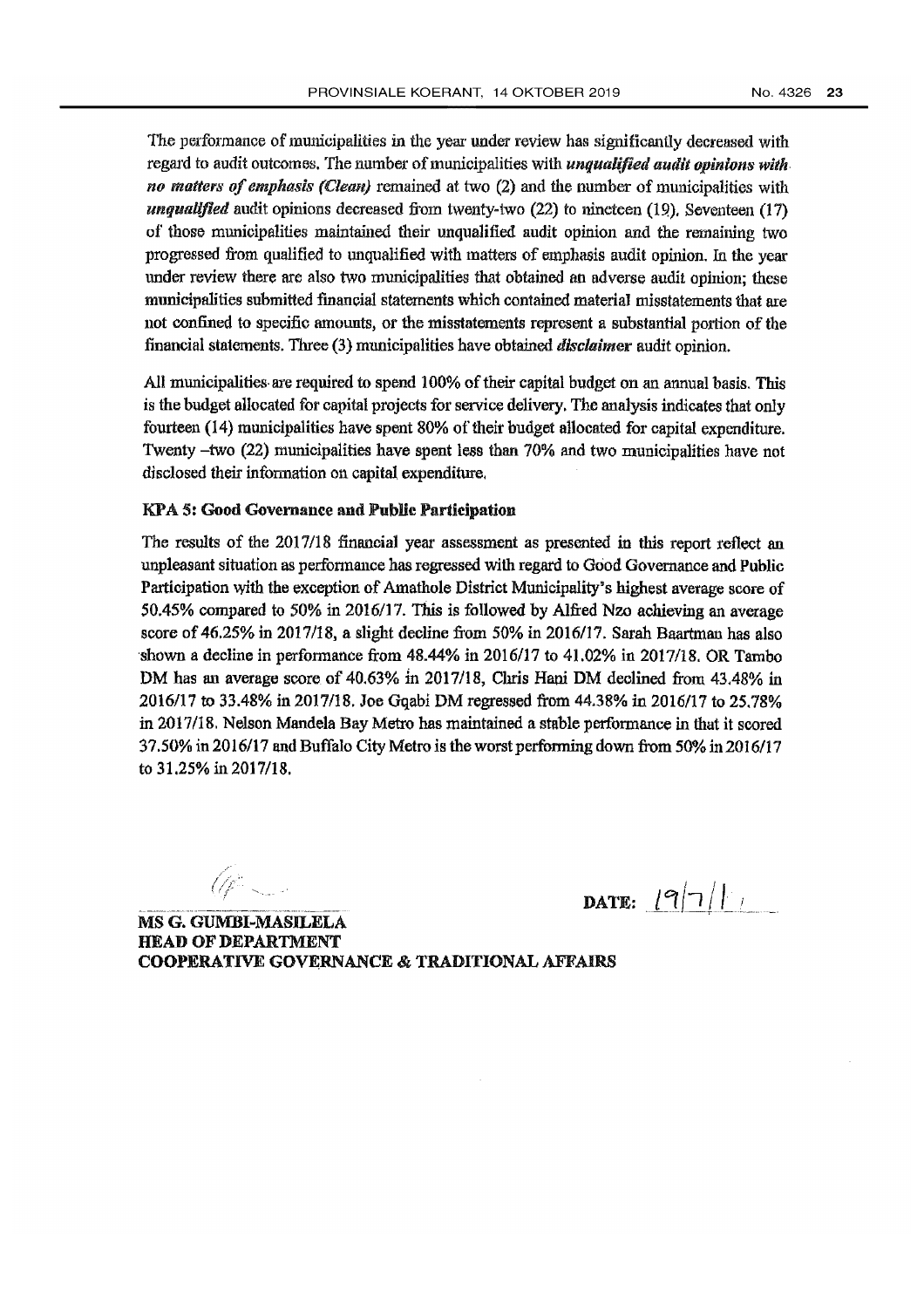#### PROVINCIAL NOTICE 291 OF 2019

# NELSON MANDELA BAY MUNICIPALITY (EASTERN CAPE)

# Removal of Restrictions in terms of the Spatial Planning and Land Use Management Act, 2013 (Act 16 of 2013)

# ERF 226, BLUE HORIZON BAY, UITENHAGE, EASTERN CAPE

Under Section 47 of the Spatial Planning and Land Use Management Act, 2013 (Act 16 of 2013) and upon instructions by the Local Authority, a notice is hereby given that conditions E.6(a), (b), (c) and (d) contained in the Deed of Transfer No. T11488/97 and any subsequent Deed applicable to Erf 226, Blue Horizon Bay, Uitenhage, Eastern Cape, are hereby removed.

# LOCAL AUTHORITY NOTICES • PLAASLIKE OWERHEIDS KENNISGEWINGS

# LOCAL AUTHORITY NOTICE 242 OF 2019

# BUFFALO CITY METROPOLITAN MUNICIPALITY

#### SPLUMA, ACT 16 of 2013 : ERF 795 BEACON BAY: REMOVAL OF RESTRICTIONS

Under Section 47 (1) of the Spatial Planning and Land Use Management Act, No. 16 of 2013, read with Section 59 of the Buffalo City Metropolitan Municipal Spatial Planning and Land Use Management By-law of 2016, and upon instruction from the abovementioned municipality, notice is hereby given that, following application by the owner of Erf 795 Beacon Bay, conditions C.(4)(a-d) found on page 3 of Deed of Transfer T1706/2000 & C.(1)(a-b)(2}(3} found on pages 3 and 4 of Deed of Transfer T1706/2000, pertaining to Erf 795 Beacon Bay, are hereby removed.

# LOCAL AUTHORITY NOTICE 243 OF 2019

# BUFFALO CITY METROPOLITAN MUNICIPALITY

# SPLUMA, ACT 16 of 2013 : ERF 795 BEACON BAY: REMOVAL OF RESTRICTIONS

Under Section 47 (1) of the Spatial Planning and Land Use Management Act, No. 16 of 2013, read with Section 59 of the Buffalo City Metropolitan Municipal Spatial Planning and Land Use Management By-law of 2016, and upon instruction from the abovementioned municipality, notice is hereby given that, following application by the owner of Erf 795 Beacon Bay, conditions C.(4}(a-d) found on page 3 of Deed of Transfer T1706/2000 & C.(1 }(a-b}(2)(3) found on pages 3 and 4 of Deed of Transfer T1706/2000, pertaining to Erf 795 Beacon Bay, are hereby removed.